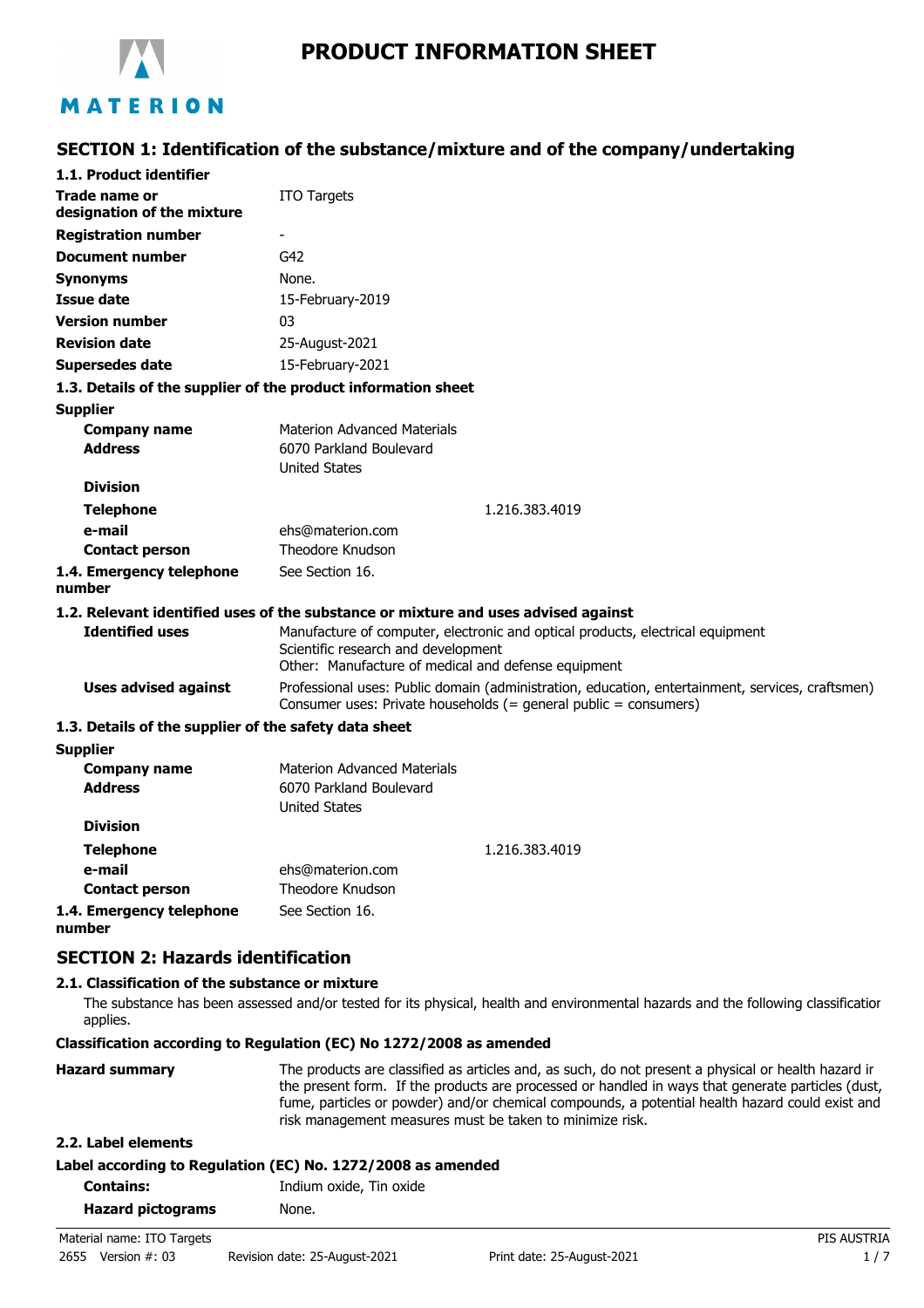| <b>Signal word</b>                | None.                                                                                                                                                                                                                                                                 |
|-----------------------------------|-----------------------------------------------------------------------------------------------------------------------------------------------------------------------------------------------------------------------------------------------------------------------|
| <b>Hazard statements</b>          | The material as sold in solid form is generally not considered hazardous. However, if the process<br>involves grinding, melting, cutting or any other process that causes a release of dust or fumes,<br>hazardous levels of airborne particulate could be generated. |
| <b>Precautionary statements</b>   |                                                                                                                                                                                                                                                                       |
| <b>Prevention</b>                 | Observe good industrial hygiene practices.                                                                                                                                                                                                                            |
| <b>Response</b>                   | Wash hands after handling.                                                                                                                                                                                                                                            |
| <b>Storage</b>                    | Store away from incompatible materials.                                                                                                                                                                                                                               |
| <b>Disposal</b>                   |                                                                                                                                                                                                                                                                       |
| P501                              | Dispose of contents/container in accordance with local/regional/national/international regulations.                                                                                                                                                                   |
| Supplemental label<br>information | For further information, please contact the Product Stewardship Department at $+1.216.383.4019$ .                                                                                                                                                                     |
| 2.3. Other hazards                | Not a PBT or vPvB substance or mixture.                                                                                                                                                                                                                               |

## **SECTION 3: Composition/information on ingredients**

### **3.2. Mixtures**

#### **General information**

| <b>Chemical name</b> | $\frac{0}{0}$            | No.                     | CAS-No. / EC REACH Registration No. Index No. |                          | <b>Notes</b> |
|----------------------|--------------------------|-------------------------|-----------------------------------------------|--------------------------|--------------|
| Indium oxide         | $80 - 99$                | 1312-43-2<br>215-193-9  | $\overline{\phantom{a}}$                      | $\overline{\phantom{0}}$ |              |
|                      | <b>Classification: -</b> |                         |                                               |                          |              |
| Tin oxide            | $1 - 20$                 | 18282-10-5<br>242-159-0 | -                                             | $\overline{\phantom{a}}$ | #            |
|                      | <b>Classification: -</b> |                         |                                               |                          |              |

## **SECTION 4: First aid measures**

| <b>General information</b>                                                               | If you feel unwell, seek medical advice (show the label where possible). Ensure that medical<br>personnel are aware of the material(s) involved, and take precautions to protect themselves. |
|------------------------------------------------------------------------------------------|----------------------------------------------------------------------------------------------------------------------------------------------------------------------------------------------|
| 4.1. Description of first aid measures                                                   |                                                                                                                                                                                              |
| <b>Inhalation</b>                                                                        | Remove victim to fresh air and keep at rest in a position comfortable for breathing. Call a poison<br>centre or doctor/physician if you feel unwell.                                         |
| <b>Skin contact</b>                                                                      | Wash off with soap and water. Get medical attention if irritation develops and persists.                                                                                                     |
| Eye contact                                                                              | Rinse with water. Get medical attention if irritation develops and persists.                                                                                                                 |
| <b>Ingestion</b>                                                                         | Rinse mouth. Get medical attention if symptoms occur.                                                                                                                                        |
| 4.2. Most important<br>symptoms and effects, both<br>acute and delayed                   | None known.                                                                                                                                                                                  |
| 4.3. Indication of any<br>immediate medical attention<br>and special treatment<br>needed | Treat symptomatically.                                                                                                                                                                       |

## **SECTION 5: Firefighting measures**

| <b>General fire hazards</b>                                                                | No unusual fire or explosion hazards noted. None known.                                                                                    |
|--------------------------------------------------------------------------------------------|--------------------------------------------------------------------------------------------------------------------------------------------|
| 5.1. Extinguishing media<br>Suitable extinguishing<br>media                                | Extinguish with alcohol-resistant foam, carbon dioxide or dry powder.                                                                      |
| Unsuitable extinguishing<br>media                                                          | None known.                                                                                                                                |
| 5.2. Special hazards arising<br>from the substance or<br>mixture                           | This product is not flammable.                                                                                                             |
| 5.3. Advice for firefighters<br><b>Special protective</b><br>equipment for<br>firefighters | Use protective equipment appropriate for surrounding materials.                                                                            |
| <b>Special firefighting</b><br>procedures                                                  | Use standard firefighting procedures and consider the hazards of other involved materials. Use<br>water spray to cool unopened containers. |
| <b>Specific methods</b>                                                                    | Use standard firefighting procedures and consider the hazards of other involved materials.                                                 |
| Material name: ITO Targets                                                                 | PIS AUSTRIA                                                                                                                                |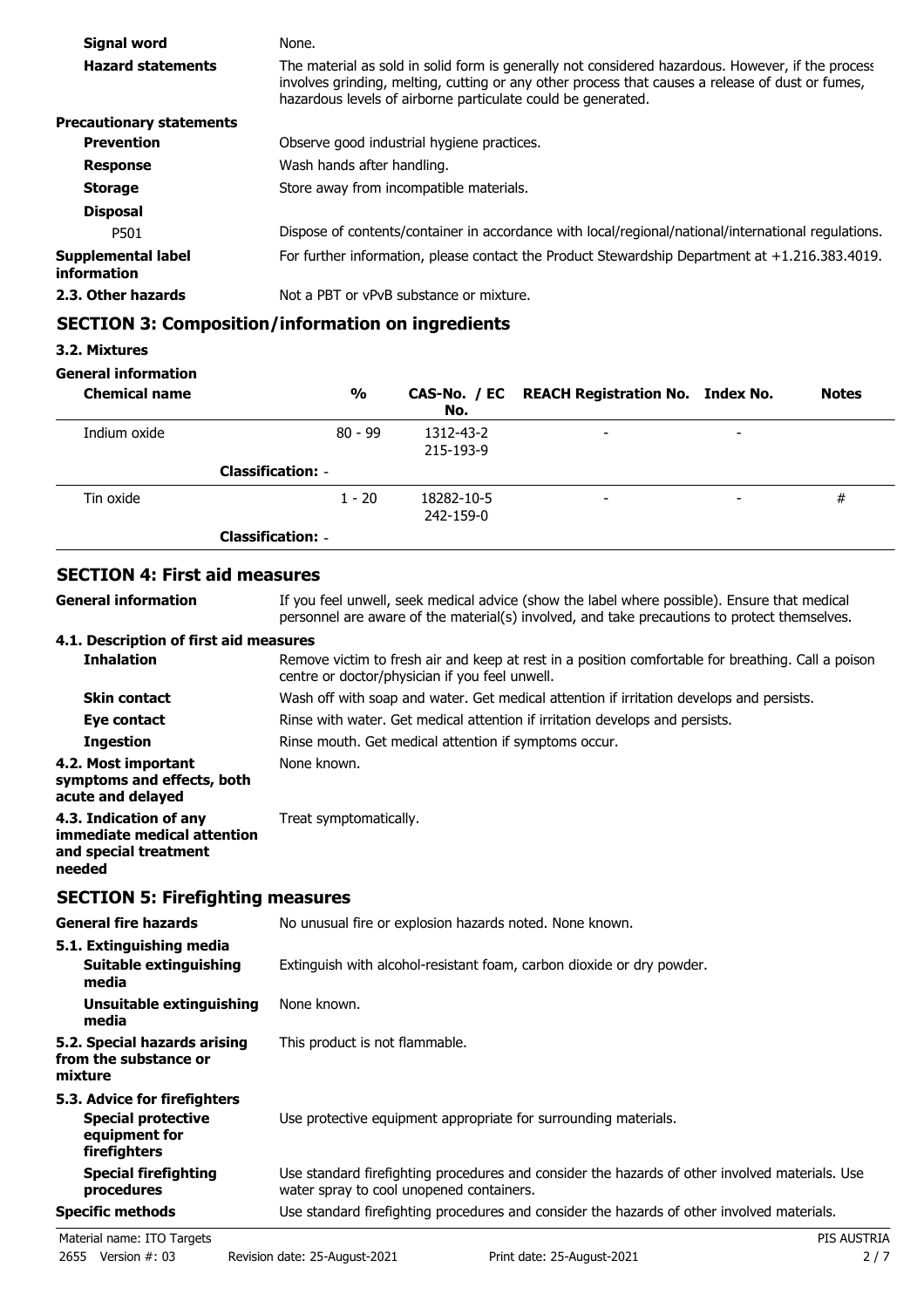### **SECTION 6: Accidental release measures**

#### **6.1. Personal precautions, protective equipment and emergency procedures**

| For non-emergency<br>personnel                               | Keep unnecessary personnel away. Ensure suitable personal protection (including respiratory<br>protection) during removal of spillages in a confined area. For personal protection, see section 8 of<br>the PIS. |
|--------------------------------------------------------------|------------------------------------------------------------------------------------------------------------------------------------------------------------------------------------------------------------------|
| For emergency<br>responders                                  | Keep unnecessary personnel away. Wear appropriate protective equipment and clothing during<br>clean-up. Use personal protection recommended in Section 8 of the PIS.                                             |
| 6.2. Environmental<br>precautions                            | Collect spillage.                                                                                                                                                                                                |
| 6.3. Methods and material for<br>containment and cleaning up | Stop the flow of material, if this is without risk. Sweep up or vacuum up spillage and collect in<br>suitable container for disposal. For waste disposal, see section 13 of the PIS.                             |
| 6.4. Reference to other<br>sections                          | For personal protection, see section 8 of the PIS. For waste disposal, see section 13 of the PIS.                                                                                                                |

## **SECTION 7: Handling and storage**

| 7.1. Precautions for safe<br>handling                                          | Provide adequate ventilation. Wear appropriate personal protective equipment. Observe good<br>industrial hygiene practices.        |
|--------------------------------------------------------------------------------|------------------------------------------------------------------------------------------------------------------------------------|
| 7.2. Conditions for safe<br>storage, including any<br><i>incompatibilities</i> | Store in a cool, dry place with adequate ventilation. Keep away from incompatible materials, open<br>flames and high temperatures. |
| 7.3. Specific end use(s)                                                       | Not available.                                                                                                                     |

#### **SECTION 8: Exposure controls/personal protection**

#### **8.1. Control parameters**

#### **Occupational exposure limits**

#### **Austria. MAK List, OEL Ordinance (GwV), BGBl. II, no. 184/2001**

| <b>Components</b>               | <b>Type</b> | Value              | <b>Form</b>         |  |
|---------------------------------|-------------|--------------------|---------------------|--|
| Indium oxide (CAS<br>1312-43-2) | <b>MAK</b>  | $0.1 \text{ mg/m}$ | Inhalable fraction. |  |
|                                 | <b>STEL</b> | $0,2 \text{ mg/m}$ | Inhalable fraction. |  |
| Tin oxide (CAS 18282-10-5)      | <b>MAK</b>  | $2 \text{ mg/m}$   | Inhalable fraction. |  |
|                                 | <b>STEL</b> | $4 \text{ mg/m}$   | Inhalable fraction. |  |

#### **EU. Indicative Exposure Limit Values in Directives 91/322/EEC, 2000/39/EC, 2006/15/EC, 2009/161/EU, 2017/164/EU**

| <b>Components</b>                                    | Type                                                                      | <b>Value</b>                                                                                                                                                                                                                                                                                      |  |
|------------------------------------------------------|---------------------------------------------------------------------------|---------------------------------------------------------------------------------------------------------------------------------------------------------------------------------------------------------------------------------------------------------------------------------------------------|--|
| Tin oxide (CAS 18282-10-5)                           | <b>TWA</b>                                                                | $2$ mg/m $3$                                                                                                                                                                                                                                                                                      |  |
| <b>Biological limit values</b>                       | No biological exposure limits noted for the ingredient(s).                |                                                                                                                                                                                                                                                                                                   |  |
| <b>Recommended monitoring</b><br>procedures          | Follow standard monitoring procedures.                                    |                                                                                                                                                                                                                                                                                                   |  |
| <b>Derived no effect levels</b><br>(DNELs)           | Not available.                                                            |                                                                                                                                                                                                                                                                                                   |  |
| <b>Predicted no effect</b><br>concentrations (PNECs) | Not available.                                                            |                                                                                                                                                                                                                                                                                                   |  |
| 8.2. Exposure controls                               |                                                                           |                                                                                                                                                                                                                                                                                                   |  |
| <b>Appropriate engineering</b><br>controls           | established, maintain airborne levels to an acceptable level.             | Good general ventilation should be used. Ventilation rates should be matched to conditions. If<br>applicable, use process enclosures, local exhaust ventilation, or other engineering controls to<br>maintain airborne levels below recommended exposure limits. If exposure limits have not been |  |
|                                                      | Individual protection measures, such as personal protective equipment     |                                                                                                                                                                                                                                                                                                   |  |
| <b>General information</b>                           | with the supplier of the personal protective equipment.                   | Personal protection equipment should be chosen according to the CEN standards and in discussion                                                                                                                                                                                                   |  |
| Eye/face protection                                  | If contact is likely, safety glasses with side shields are recommended.   |                                                                                                                                                                                                                                                                                                   |  |
| <b>Skin protection</b>                               |                                                                           |                                                                                                                                                                                                                                                                                                   |  |
| - Hand protection                                    | Wear gloves to prevent metal cuts and skin abrasions during handling.     |                                                                                                                                                                                                                                                                                                   |  |
| - Other                                              | Wear suitable protective clothing.                                        |                                                                                                                                                                                                                                                                                                   |  |
| <b>Respiratory protection</b>                        | In case of insufficient ventilation, wear suitable respiratory equipment. |                                                                                                                                                                                                                                                                                                   |  |
| <b>Thermal hazards</b>                               | Wear appropriate thermal protective clothing, when necessary.             |                                                                                                                                                                                                                                                                                                   |  |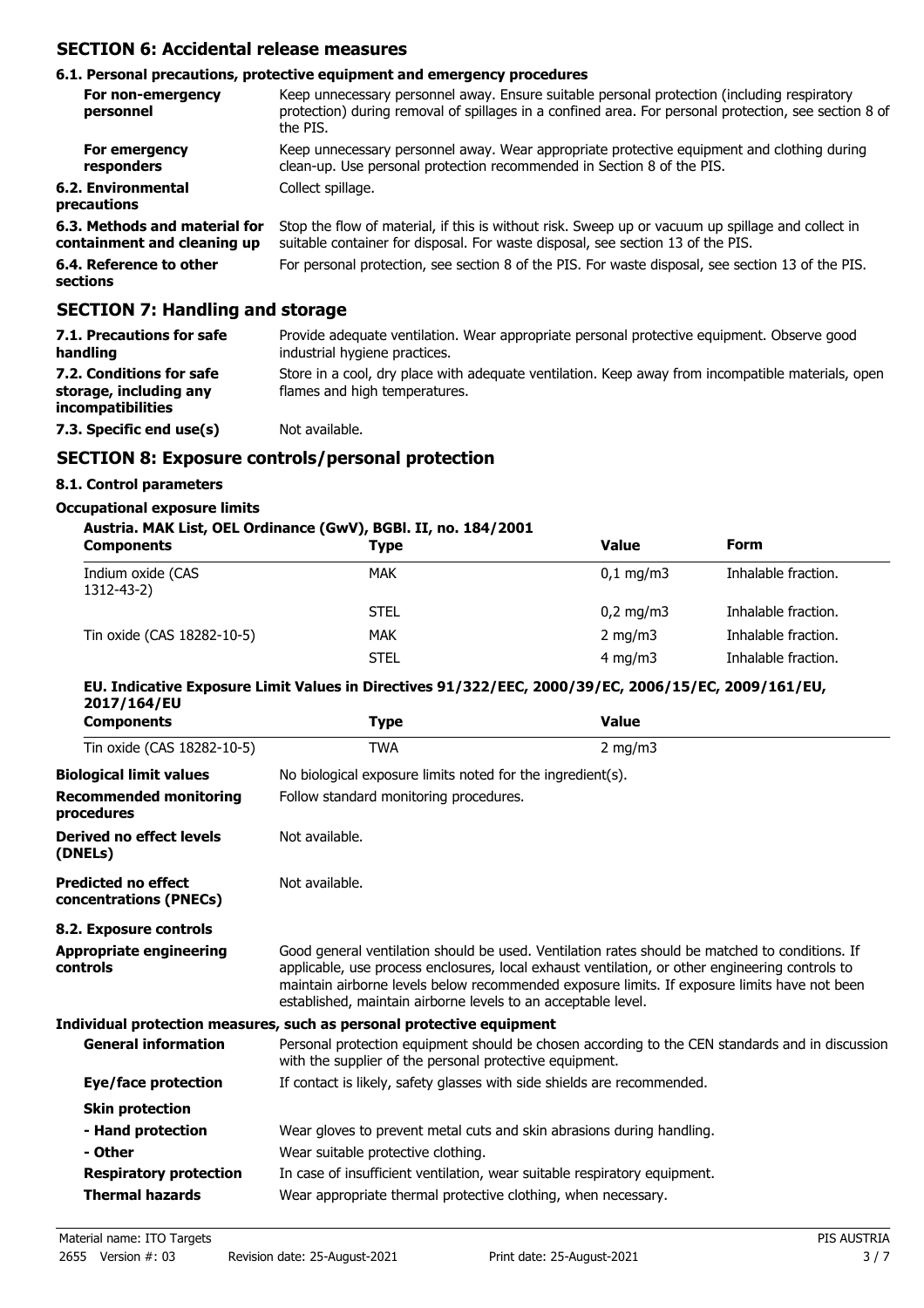| <b>Hygiene measures</b>                   | Always observe good personal hygiene measures, such as washing after handling the material and<br>before eating, drinking, and/or smoking. Routinely wash work clothing and protective equipment to<br>remove contaminants.                                                                                                                                        |  |
|-------------------------------------------|--------------------------------------------------------------------------------------------------------------------------------------------------------------------------------------------------------------------------------------------------------------------------------------------------------------------------------------------------------------------|--|
| <b>Environmental exposure</b><br>controls | Good general ventilation should be used. Ventilation rates should be matched to conditions. If<br>applicable, use process enclosures, local exhaust ventilation, or other engineering controls to<br>maintain airborne levels below recommended exposure limits. If exposure limits have not been<br>established, maintain airborne levels to an acceptable level. |  |

## **SECTION 9: Physical and chemical properties**

#### **9.1. Information on basic physical and chemical properties**

| Appearance                                          |                                               |
|-----------------------------------------------------|-----------------------------------------------|
| <b>Physical state</b>                               | Solid.                                        |
| <b>Form</b>                                         | Solid.                                        |
| Colour                                              | Black.                                        |
| Odour                                               | None.                                         |
| <b>Odour threshold</b>                              | Not applicable.                               |
| рH                                                  | Not applicable.                               |
| <b>Melting point/freezing point</b>                 | 1630 °C (2966 °F) estimated / Not applicable. |
| <b>Initial boiling point and</b><br>boiling range   | Not applicable.                               |
| <b>Flash point</b>                                  | Not applicable.                               |
| <b>Evaporation rate</b>                             | Not applicable.                               |
| <b>Flammability (solid, gas)</b>                    | None known.                                   |
| <b>Upper/lower flammability or explosive limits</b> |                                               |
| <b>Explosive limit - lower (</b><br>%)              | Not applicable.                               |
| <b>Explosive limit - lower (</b><br>%) temperature  | Not applicable.                               |
| <b>Explosive limit - upper</b><br>(%)               | Not applicable.                               |
| <b>Explosive limit - upper (</b><br>%) temperature  | Not applicable.                               |
| <b>Vapour pressure</b>                              | Not applicable.                               |
| <b>Vapour density</b>                               | Not applicable.                               |
| <b>Relative density</b>                             | Not applicable.                               |
| Solubility(ies)                                     |                                               |
| Solubility (water)                                  | Insoluble.                                    |
| <b>Partition coefficient</b><br>(n-octanol/water)   | Not applicable.<br>Not applicable.            |
| <b>Auto-ignition temperature</b>                    | Not applicable.                               |
| <b>Decomposition temperature</b>                    | Not applicable.                               |
| <b>Viscosity</b>                                    | Not applicable.                               |
| <b>Explosive properties</b>                         | Not explosive.                                |
| <b>Oxidising properties</b>                         | Not oxidising.                                |
| 9.2. Other information                              |                                               |

#### **Density** 6,95 g/cm3 estimated

## **SECTION 10: Stability and reactivity**

| 10.1. Reactivity                            | The product is stable and non-reactive under normal conditions of use, storage and transport. |
|---------------------------------------------|-----------------------------------------------------------------------------------------------|
| 10.2. Chemical stability                    | Material is stable under normal conditions.                                                   |
| 10.3. Possibility of hazardous<br>reactions | No dangerous reaction known under conditions of normal use.                                   |
| 10.4. Conditions to avoid                   | None under normal conditions.                                                                 |
| 10.5. Incompatible materials                | None known.                                                                                   |
| 10.6. Hazardous<br>decomposition products   | No hazardous decomposition products are known.                                                |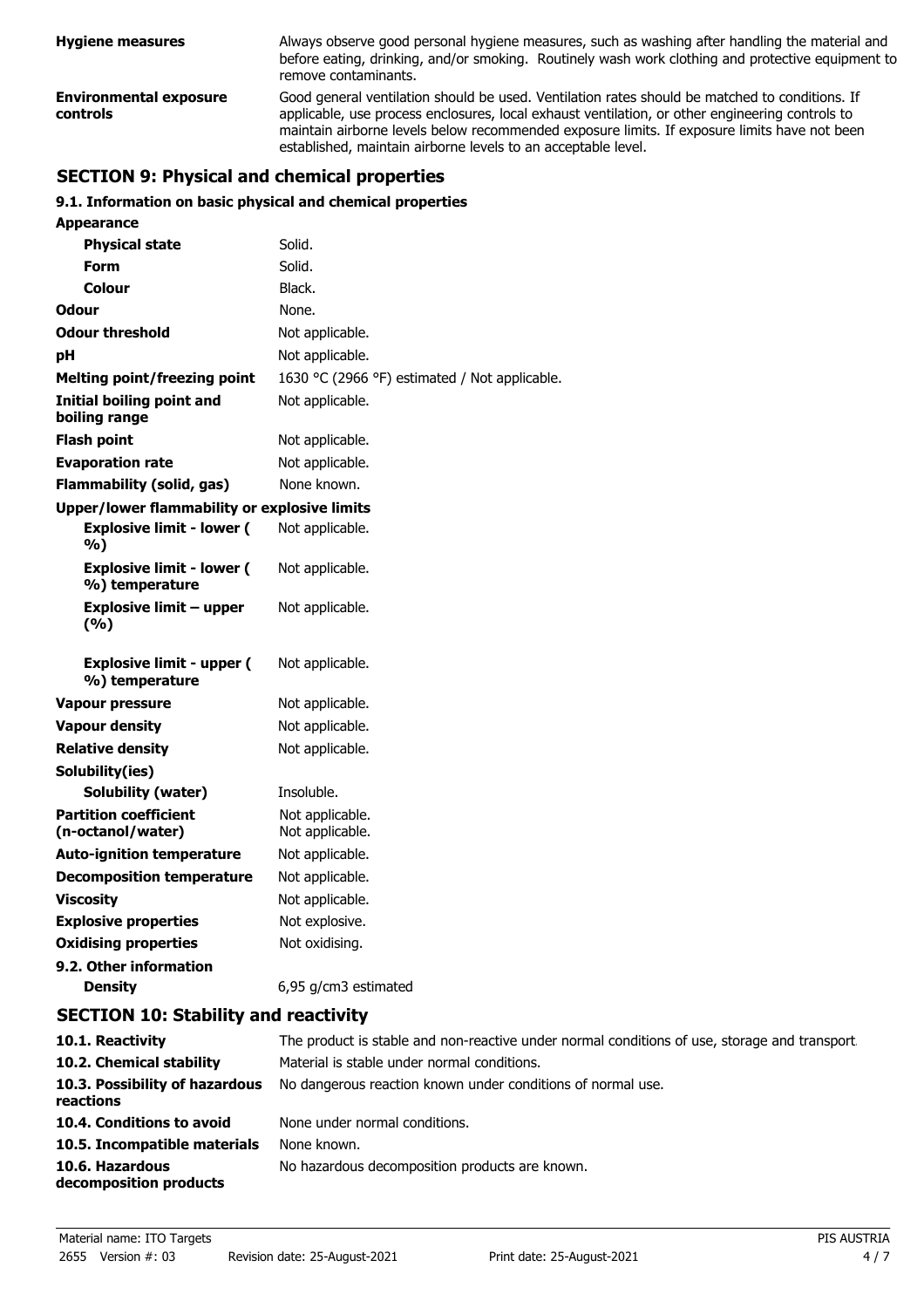## **SECTION 11: Toxicological information**

**General information CCCUPATION** Occupational exposure to the substance or mixture may cause adverse effects.

#### **Information on likely routes of exposure**

| 11.1. Information on toxicological effects |                                                      |  |
|--------------------------------------------|------------------------------------------------------|--|
| <b>Symptoms</b>                            | None known.                                          |  |
| <b>Ingestion</b>                           | Expected to be a low ingestion hazard.               |  |
| Eye contact                                | Not likely, due to the form of the product.          |  |
| <b>Skin contact</b>                        | No adverse effects due to skin contact are expected. |  |
| <b>Inhalation</b>                          | No adverse effects due to inhalation are expected.   |  |

#### **Acute toxicity** None known. **Skin corrosion/irritation** Not likely, due to the form of the product. **Serious eve damage/eve** None known. **irritation Respiratory sensitisation** Not a respiratory sensitizer. **Skin sensitisation** Not a skin sensitiser. **Germ cell mutagenicity** Not classified. **Carcinogenicity** Not classified. **Reproductive toxicity** Not classified. **Specific target organ toxicity - single exposure** Not classified. **Specific target organ toxicity - repeated exposure** Not classified. **Aspiration hazard** Not an aspiration hazard. **Mixture versus substance** No information available. **information**

## **Other information** Not available. **SECTION 12: Ecological information**

| 12.1. Toxicity                                            | Not relevant, due to the form of the product.                                                                                                                                              |
|-----------------------------------------------------------|--------------------------------------------------------------------------------------------------------------------------------------------------------------------------------------------|
| 12.2. Persistence and<br>degradability                    | No data is available on the degradability of this substance.                                                                                                                               |
| 12.3. Bioaccumulative<br>potential                        | No data available.                                                                                                                                                                         |
| <b>Partition coefficient</b><br>n-octanol/water (log Kow) | Not applicable.                                                                                                                                                                            |
| <b>Bioconcentration factor (BCF)</b>                      | Not available.                                                                                                                                                                             |
| 12.4. Mobility in soil                                    | No data available.                                                                                                                                                                         |
| 12.5. Results of PBT and<br><b>vPvB</b> assessment        | Not a PBT or vPvB substance or mixture.                                                                                                                                                    |
| 12.6. Other adverse effects                               | No other adverse environmental effects (e.g. ozone depletion, photochemical ozone creation<br>potential, endocrine disruption, global warming potential) are expected from this component. |

## **SECTION 13: Disposal considerations**

| 13.1. Waste treatment methods          |                                                                                                                                                                                                                        |
|----------------------------------------|------------------------------------------------------------------------------------------------------------------------------------------------------------------------------------------------------------------------|
| Residual waste                         | Dispose of in accordance with local regulations. Empty containers or liners may retain some product<br>residues. This material and its container must be disposed of in a safe manner (see: Disposal<br>instructions). |
| <b>Contaminated packaging</b>          | Since emptied containers may retain product residue, follow label warnings even after container is<br>emptied. Empty containers should be taken to an approved waste handling site for recycling or<br>disposal.       |
| EU waste code                          | The Waste code should be assigned in discussion between the user, the producer and the waste<br>disposal company.                                                                                                      |
| <b>Disposal</b><br>methods/information | Collect and reclaim or dispose in sealed containers at licensed waste disposal site. Dispose of<br>contents/container in accordance with local/regional/national/international regulations.                            |
| <b>Special precautions</b>             | Dispose in accordance with all applicable regulations.                                                                                                                                                                 |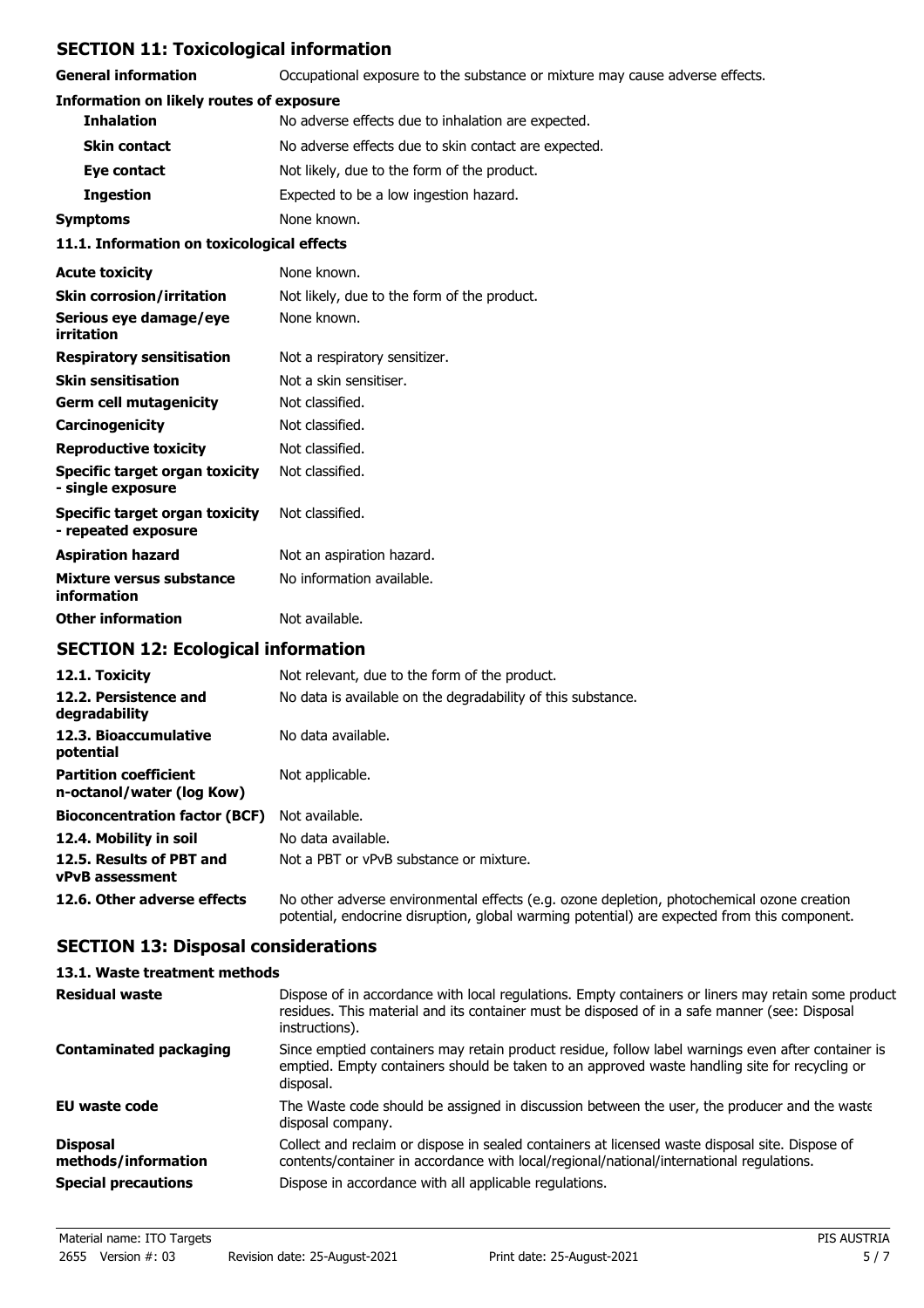## **SECTION 14: Transport information**

#### **ADR**

14.1. - 14.6.: Not regulated as dangerous goods. **RID**

14.1. - 14.6.: Not regulated as dangerous goods.

#### **ADN**

14.1. - 14.6.: Not regulated as dangerous goods.

#### **IATA**

14.1. - 14.6.: Not regulated as dangerous goods.

#### **IMDG**

14.1. - 14.6.: Not regulated as dangerous goods.

## **SECTION 15: Regulatory information**

**15.1. Safety, health and environmental regulations/legislation specific for the substance or mixture**

#### **EU regulations**

**Regulation (EC) No. 1005/2009 on substances that deplete the ozone layer, Annex I and II, as amended** Not listed. **Regulation (EU) 2019/1021 On persistent organic pollutants (recast), as amended**

Not listed.

**Regulation (EU) No. 649/2012 concerning the export and import of dangerous chemicals, Annex I, Part 1 as amended**

Not listed.

**Regulation (EU) No. 649/2012 concerning the export and import of dangerous chemicals, Annex I, Part 2 as amended**

Not listed.

**Regulation (EU) No. 649/2012 concerning the export and import of dangerous chemicals, Annex I, Part 3 as amended**

Not listed.

**Regulation (EU) No. 649/2012 concerning the export and import of dangerous chemicals, Annex V as amended** Not listed.

**Regulation (EC) No. 166/2006 Annex II Pollutant Release and Transfer Registry, as amended** Not listed.

**Regulation (EC) No. 1907/2006, REACH Article 59(10) Candidate List as currently published by ECHA** Not listed.

#### **Authorisations**

**Regulation (EC) No. 1907/2006, REACH Annex XIV Substances subject to authorization, as amended** Not listed.

#### **Restrictions on use**

**Regulation (EC) No. 1907/2006, REACH Annex XVII Substances subject to restriction on marketing and use as amended**

Not listed.

**Directive 2004/37/EC: on the protection of workers from the risks related to exposure to carcinogens and mutagens at work, as amended.**

Not listed.

#### **Other EU regulations**

**Directive 2012/18/EU on major accident hazards involving dangerous substances, as amended**

Not listed.

| <b>Other regulations</b>            | The product is classified and labelled in accordance with Regulation (EC) 1272/2008 (CLP<br>Regulation) as amended. |
|-------------------------------------|---------------------------------------------------------------------------------------------------------------------|
| <b>National regulations</b>         | Follow national regulation for work with chemical agents in accordance with Directive 98/24/EC, as<br>amended.      |
| 15.2. Chemical safety<br>assessment | No Chemical Safety Assessment has been carried out.                                                                 |

## **SECTION 16: Other information**

| <b>List of abbreviations</b> | Not available. |
|------------------------------|----------------|
| <b>References</b>            | Not available. |